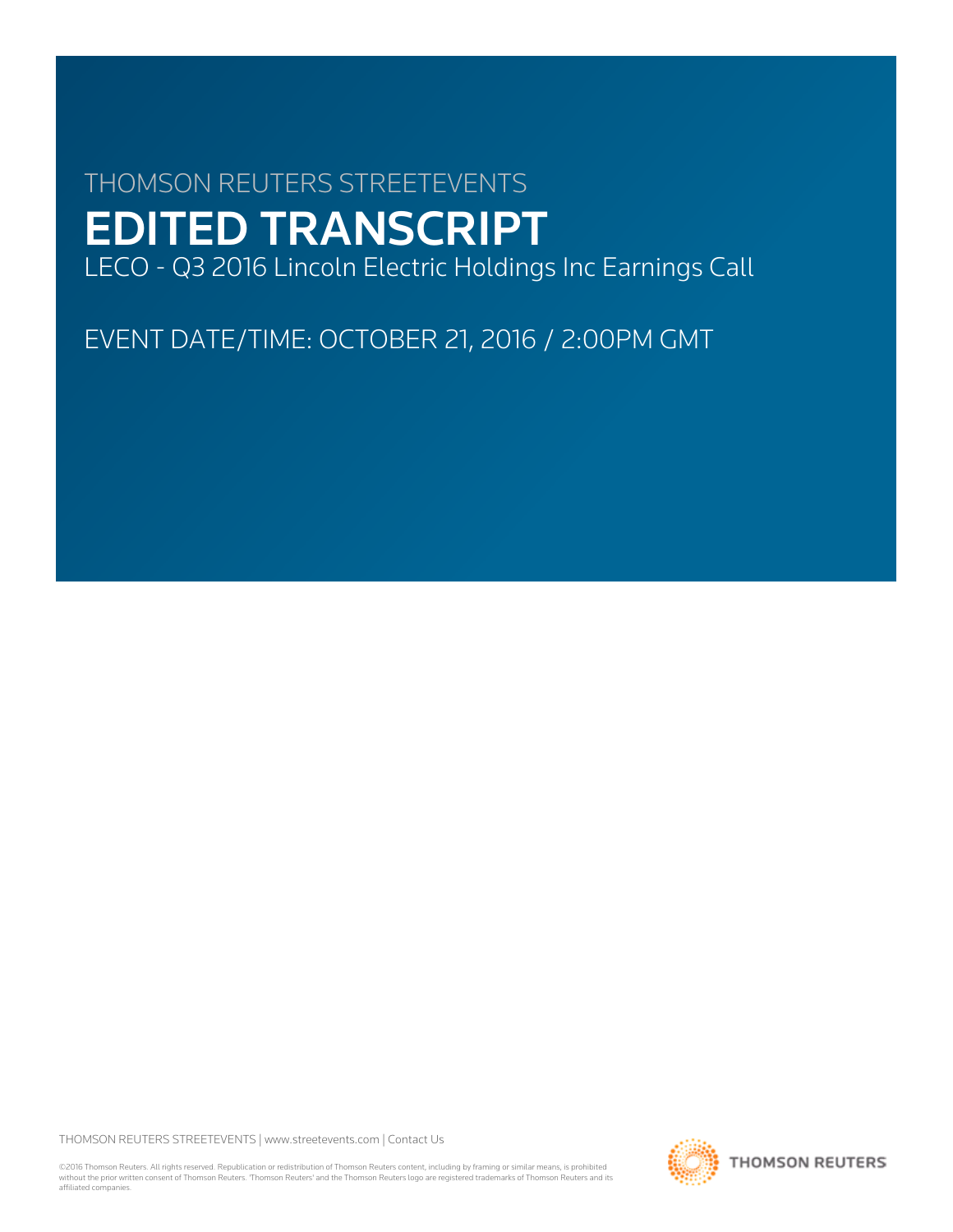# **CORPORATE PARTICIPANTS**

**[Amanda Butler](#page-1-0)** Lincoln Electric Holdings, Inc. - IR Director **[Chris Mapes](#page-2-0)** Lincoln Electric Holdings, Inc. - Chairman, President, CEO **[Vince Petrella](#page-3-0)** Lincoln Electric Holdings, Inc. - EVP, CFO, Treasurer

# **CONFERENCE CALL PARTICIPANTS**

**[Joe O'Dea](#page-5-0)** Vertical Research Partners - Analyst **[Mig Dobre](#page-6-0)** Robert W. Baird & Company, Inc. - Analyst **[David Stratton](#page-7-0)** Great Lakes Review - Analyst **[Saree Boroditsky](#page-8-0)** Deutsche Bank - Analyst **[Chase Jacobson](#page-9-0)** William Blair & Company - Analyst **[Stanley Elliott](#page-10-0)** Stifel Nicolaus - Analyst **[Steve Barger](#page-11-0)** KeyBanc Capital Markets - Analyst **[Walter Liptak](#page-13-0)** Seaport Global Securities - Analyst **[Eli Lustgarten](#page-14-0)** Longbow Research - Analyst **[Liam Burke](#page-15-0)** Wunderlich Securities, Inc. - Analyst **[Justin Bergner](#page-15-1)** Gabelli & Co. - Analyst

# **PRESENTATION**

#### **Operator**

Greetings and welcome to Lincoln Electric's 2016 third-quarter financial results conference call. At this time, all participants are in a listen-only mode and this call is being recorded.

<span id="page-1-0"></span>It is now my pleasure to introduce your host, Amanda Butler, Director of Investor Relations. Thank you. You may begin.

# **Amanda Butler** - Lincoln Electric Holdings, Inc. - IR Director

Thank you Liz, and good morning, everyone. Welcome to Lincoln Electric's 2016 third-quarter conference call. We released our financial results earlier today and you can find our release as an attachment to this call's slide presentation, as well as on the Lincoln Electric website, at LincolnElectric.com in the Investor Relations section.

Joining me on the call today is Chris Mapes, Lincoln's Chairman, President, Chief Executive Officer, as well as our Chief Financial Officer, Vince Petrella. Chris will begin the discussion with an overview of the quarter and Vince will cover the quarter's performance in more detail. Following our prepared remarks, we are happy to take your questions.

Before we start our discussion, please note that certain statements made during this call may be forward-looking and actual results may differ materially from our expectations due to a number of risk factors. A discussion of some of the risks and uncertainties that may affect our results are provided in our press release and in our SEC filings on Forms 10-K and 10-Q.

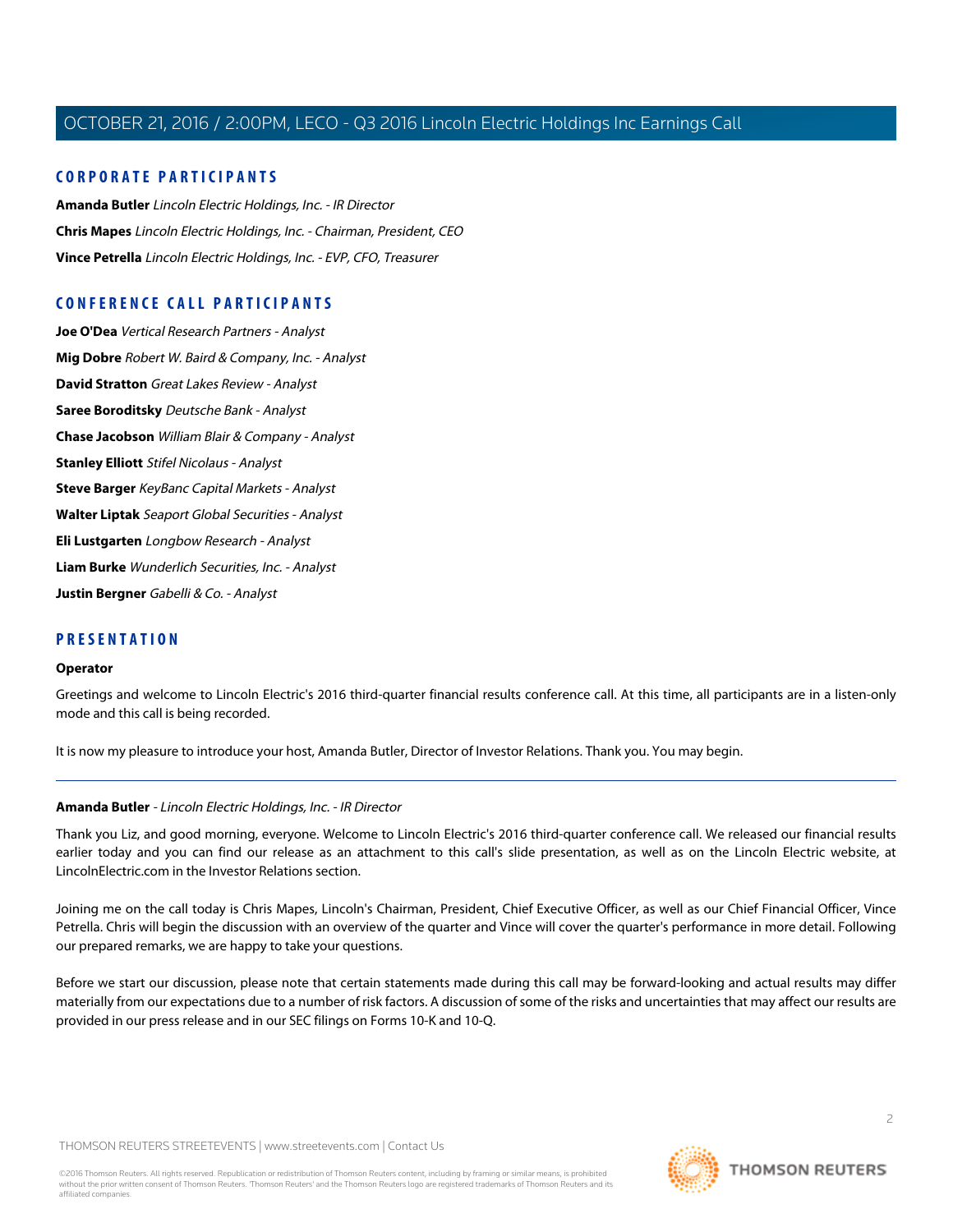In addition, we discuss financial measures that do not conform to US GAAP. A reconciliation of non-GAAP measures to the most comparable GAAP measures is found in the financial tables in our earnings release, which is available in the Investor Relations section of our website at LincolnElectric.com.

<span id="page-2-0"></span>And with that, I'll turn the call over to Chris Mapes. Chris?

# **Chris Mapes** - Lincoln Electric Holdings, Inc. - Chairman, President, CEO

Thank you Amanda. Good morning everyone. We're pleased to report another quarter of solid margin and cash flow performance, reflecting good execution of our 2020 strategy initiatives focused on richening our mix and improving cash flow generation and returns. The quarter's results also benefited from the flexibility of our incentive management system, which helps align costs with current market conditions. While markets remain challenged in the third quarter, our sales performance improved through the quarter on easier year-over-year comparisons and improved demand trends in portions of the business.

Third-quarter sales declined 7% primarily due to 7.8% lower volumes, excluding Venezuela. Operating income margin remains strong at 14.4%, representing a 70 basis point decline versus the prior year's adjusted margin of 15.1%. Favorable sales mix and lower costs, including lower incentive pay accruals, mitigated compressing volumes. Additionally, productivity and lean initiatives as well as the residual benefits of our 2015 cost reduction actions supported margin performance.

EPS was \$0.89 in the quarter, which held steady versus prior year's adjusted EPS. EPS performance included benefits from our commercial and operational initiatives as well as a discrete tax item and share repurchases.

Cash flows from operations were strong in the quarter and cash conversion was above 100% of adjusted net income in the quarter and for the first nine months of 2016. We also returned over 100% of free cash flow to shareholders through our higher dividend payout rate and share repurchases.

For the first nine months, we purchased \$289 million of shares and continue to target \$400 million of share buybacks this year.

Additionally, earlier this week, we announced a 9.4% increase in our dividend payout rate to \$1.40 per diluted share for next year. This marks the Company's 21st year of consecutive payout increases.

Looking at topline performance in more detail on Slide 4, we achieved pockets of growth across the business. The Harris Products Group segment maintained solid growth in the retail channel among existing and new big-box store customers on the strong adoption, sell-through and inventory stocking of our new merchandising sets. This contributed 8.3% higher volumes in the quarter for the Harris Products Group.

Our automation portfolio grew in the quarter as we continued to expand our capabilities in these solutions. And we continue to see growth within Southern and Eastern Europe, in India, and across portions of Southeast Asia.

Additionally, we are seeing demand trends improve for our equipment solutions across all of our reportable segments, while consumable volumes continue to be challenged, primarily in the Americas welding segment.

On an in-sector basis, automotive, pipeline, and maintenance and repair applications posted relatively steady year-over-year performance. However, this was outweighed by sluggish industrial demand and ongoing compression in oil and gas and related US exports. Both areas contracted by approximately 30% in the quarter and heavy fabrication declined approximately 20% in the quarter, notably in the Americas segment.

Moving to our key activities in the quarter on Slide 5, we remain focused on supporting consumer-oriented demand by expanding the Harris Group's retail program. We are seeing improved project pacing in automation, and we are successfully serving customers with new products, promotions, and are expanding our market presence as we scale solutions globally and convert new customers with our application expertise. These efforts are driving improved sales performance and are helping to richen our mix and margin performance during a challenging portion of the cycle.

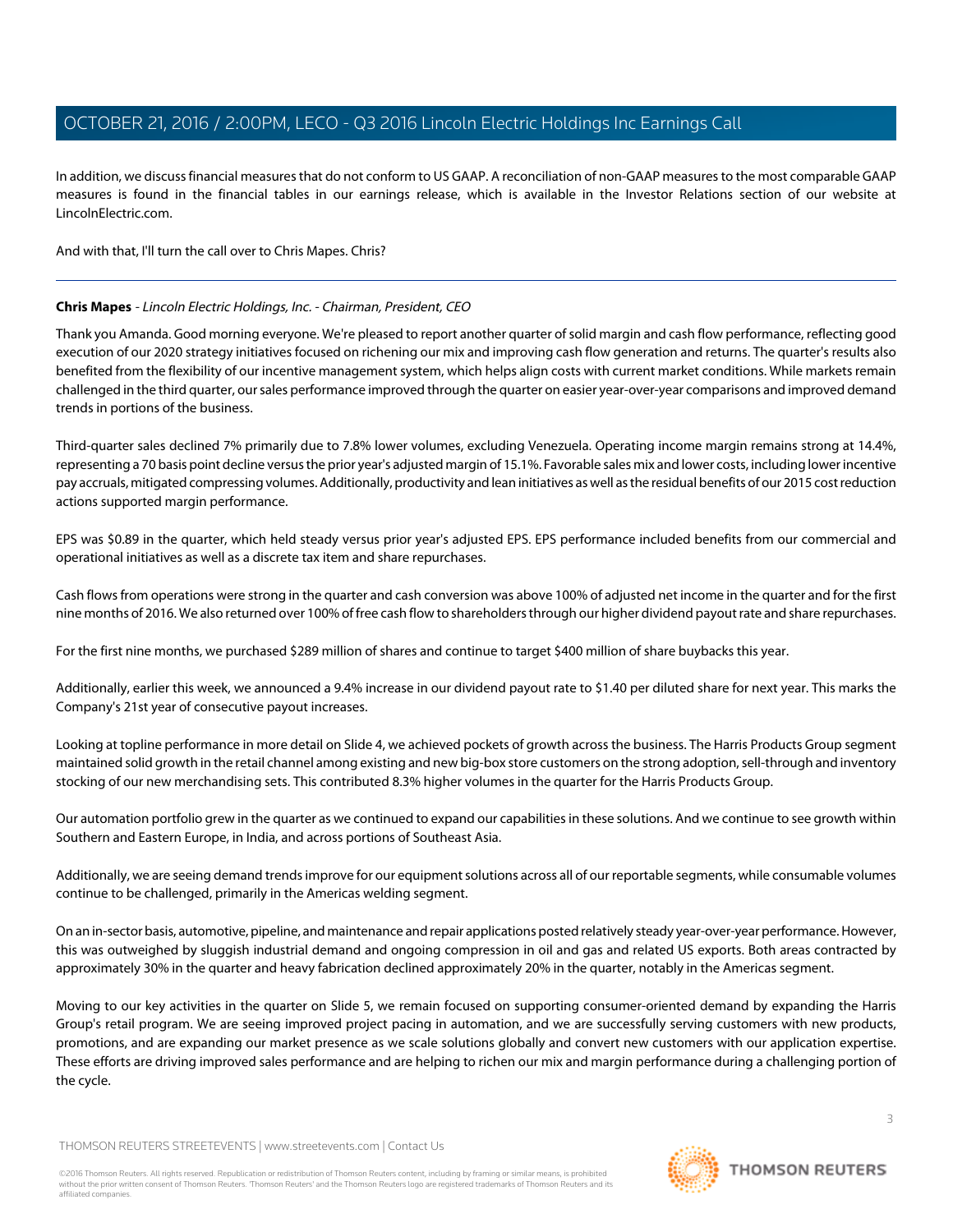We are confident in our market position and will continue to benefit from our incentive management system, which will flex and align business costs as needed. Additionally, the organization continues to aggressively deploy lean initiatives to enhance productivity.

As we finish the year, we expect to see a continued narrowing of the year-over-year rate of decline in sales due to easing topline comparisons and recent market momentum. We remain cautious on fourth-quarter margin performance due to challenging year-over-year comparisons.

In the interim, we are focused on serving our customers and driving innovation. We invite our investors and analysts to visit us at the upcoming FABTECH show in mid-November to see our solutions and how we are continuing to invest to achieve our 2020 vision and strategy and drive shareholder value.

<span id="page-3-0"></span>And now I will pass the call to Vince to discuss our third-quarter results and uses of cash in more detail.

# **Vince Petrella** - Lincoln Electric Holdings, Inc. - EVP, CFO, Treasurer

Thank you Chris.

Looking at our third-quarter income statement highlights on Slide 6, our consolidated sales decreased 12% compared with the prior year. Volumes decreased 12.8%, and price declined slightly by 70 basis points. Acquisitions contributed 2.1% to the top line. Excluding results from our Venezuelan operation in the prior year, third-quarter 2016 sales decreased 7%, primarily from a 7.8% lower volume.

Our third-quarter gross profit margin increased to 35.2% compared with 30.8% in the prior year. The prior-year gross profit included a \$22.2 million non-cash charge related to a Venezuelan currency remeasurement loss. Excluding this charge, third-quarter 2015 gross profit margins were 34.3%. Our gross profit margin improvement was primarily due to favorable mix in the Americas Welding and Harris Products Group segments, and the benefits of our 2015 and 2016 cost reduction actions.

In the quarter, we incurred a \$0.5 million LIFO charge compared with a \$4.1 million LIFO credit in the prior-year period.

Our SG&A expense declined 8%, or \$10.3 million, primarily due to lower incentive pay accruals and favorable foreign exchange. SG&A as a percentage of sales increased 90 basis points to 20.8%, reflecting the unfavorable impact of lower volumes.

We achieved operating income of \$81.8 million, or 14.4% of sales, in the quarter. This compares with an operating loss of \$84 million in the prior year, due to \$181 million of pretax special charges related to a pension annuity contract purchase, Venezuelan currency remeasurement losses, and rationalization and asset impairment charges.

On an adjusted basis, 2015 third-quarter operating margin was \$97.1 million or 15.1% of sales. Our decremental margin in the current quarter was 19.7%, or approximately 30% when excluding Venezuela and special items in the prior year.

Interest expense was \$3.8 million in the quarter from interest accrued on borrowings. This compares with prior-year interest expense of \$5.8 million, which included a \$2.9 million adjustment in the estimated contingent consideration accrual for a majority-owned subsidiary.

As announced in our earnings release, we closed our new \$350 million private placement yesterday with a weighted average effective interest rate of 3.1%. We expect our fourth-quarter interest expense to be approximately \$6 million on these higher borrowings.

Our third-quarter effective tax rate was what 25.2%, which included a \$4 million, or \$0.06 per share, benefit from a discrete tax item. For the fourth quarter, we expect our effective tax rate to be in the high 20% range. This range is subject to the future mix of earnings and the utilization of US tax credits.

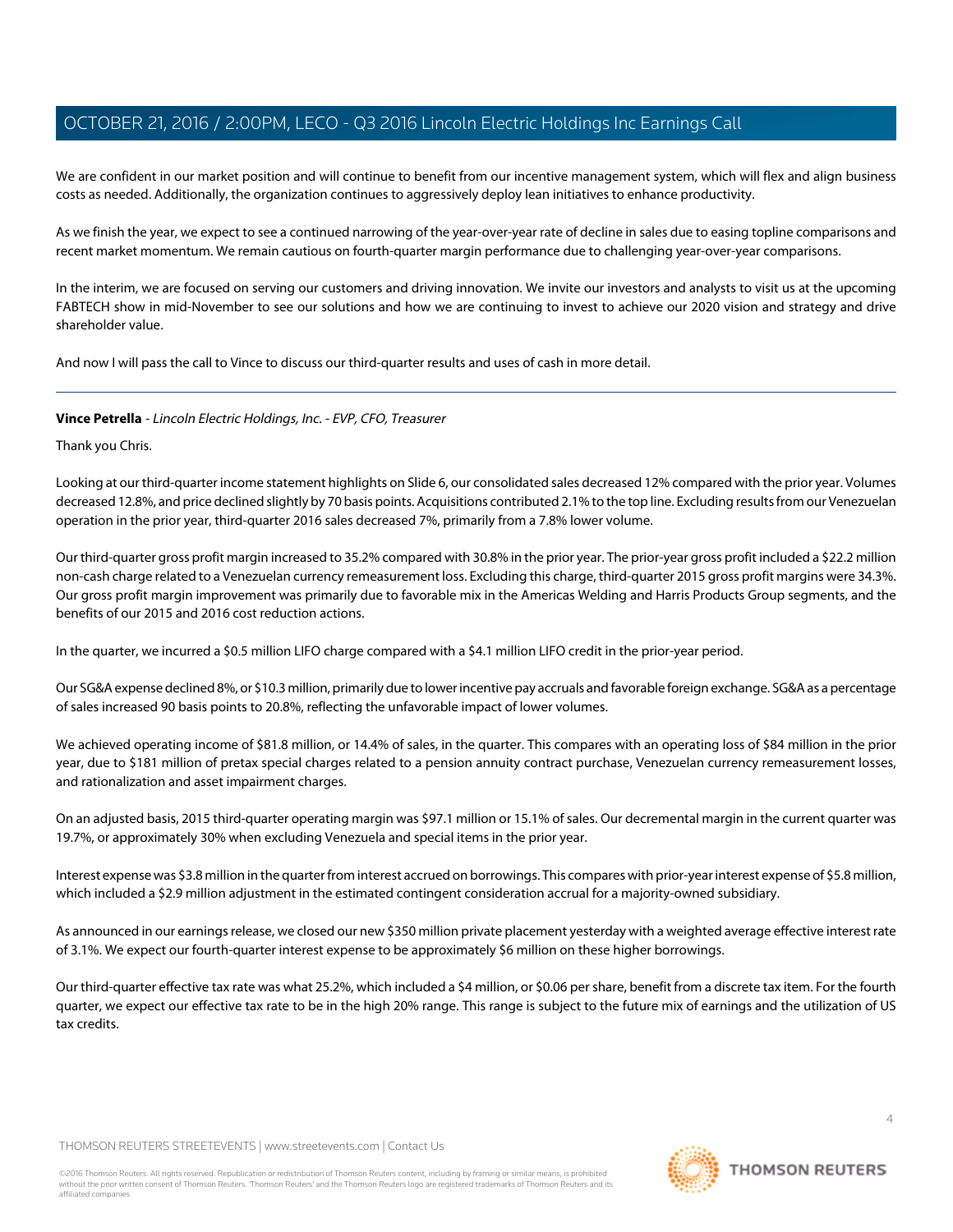Third-quarter 2016 diluted earnings per share were \$0.89. This compares with a loss per share of \$0.82 in the prior-year period, due to the special items that I previously discussed. Excluding special items, third-quarter 2015 adjusted EPS was \$0.89. Our share repurchase program did contribute an \$0.08 benefit to adjusted EPS in the quarter.

Now, moving to our reportable segments on Slide 7, our Americas Welding segment adjusted EBIT margin held relatively steady at 17.1% versus the prior year, due to favorable sales mix, lower incentive and compensation costs, and the benefits from cost reduction actions. Sales, excluding Venezuelan results in the prior year, declined 10% on 11.1% lower volumes and 1.3% lower price. These declines were partially offset by a 2.9% increase in sales from our acquisitions.

Year-over-year sales performance improved as the quarter unfolded and into October on easier comparisons. However, end markets continue to be broadly challenging in the quarter. Modest growth in the automotive transportation sector, and some improving trends in pipeline applications, continued to be offset by further compression in oil and gas applications, heavy fabrication, and in US exports.

In our International Welding segment, adjusted EBIT margin declined 220 basis points to 4.7% due to unfavorable fixed cost absorption from 4.9% lower volumes, and ongoing investments in management and commercial resources. Lower volumes reflected ongoing declines in oil and gas applications across northern Europe and in China, while Southern and Eastern Europe continued to grow, as did India and portions of Southeast Asia.

The Harris Products Group's third-quarter adjusted EBIT margin increased 230 basis points to 12.1% on favorable mix and improved raw material costs trends. Volumes grew 8.3% from a continued strong double-digit increase in the retail channel, and pricing increased 3.5% on favorable year-over-year metal cost changes.

Now, moving to Slide 10, cash flow from operations increased 6% to \$111 million in the quarter. Operating working capital was 17.7% at September 30, which was slightly unfavorable versus prior year and sequentially, but performing well given the challenging market conditions. Cash conversion remained solid in the quarter and for the first nine months of 2016 at 161% and 115% respectively.

Capital expenditure pacing increased to approximately \$15 million in the quarter or \$39 million in the first nine months. We now estimate full-year CapEx spending to be in the range of \$55 million to \$60 million this year.

During the third quarter, we paid a cash dividend to shareholders of \$22 million, reflecting the 10% higher dividend payout rate in 2016. We also spent \$86 million repurchasing 1.4 million shares for treasury.

Through September, we have repurchased 5 million shares, or approximately 8% of our outstanding share count. We continue to target the \$400 million of share buybacks in 2016.

Our net debt position at September 30 was \$287 million. With the closing of yesterday's private placement, our total long-term debt will approximate \$700 million with a weighted average interest rate of 3.3% and an average term of 18 years.

Now, I would like to turn the call over to questions. Liz?

# **QUESTIONS AND ANSWERS**

#### **Operator**

(Operator Instructions). Joe O'Dea, Vertical Research.

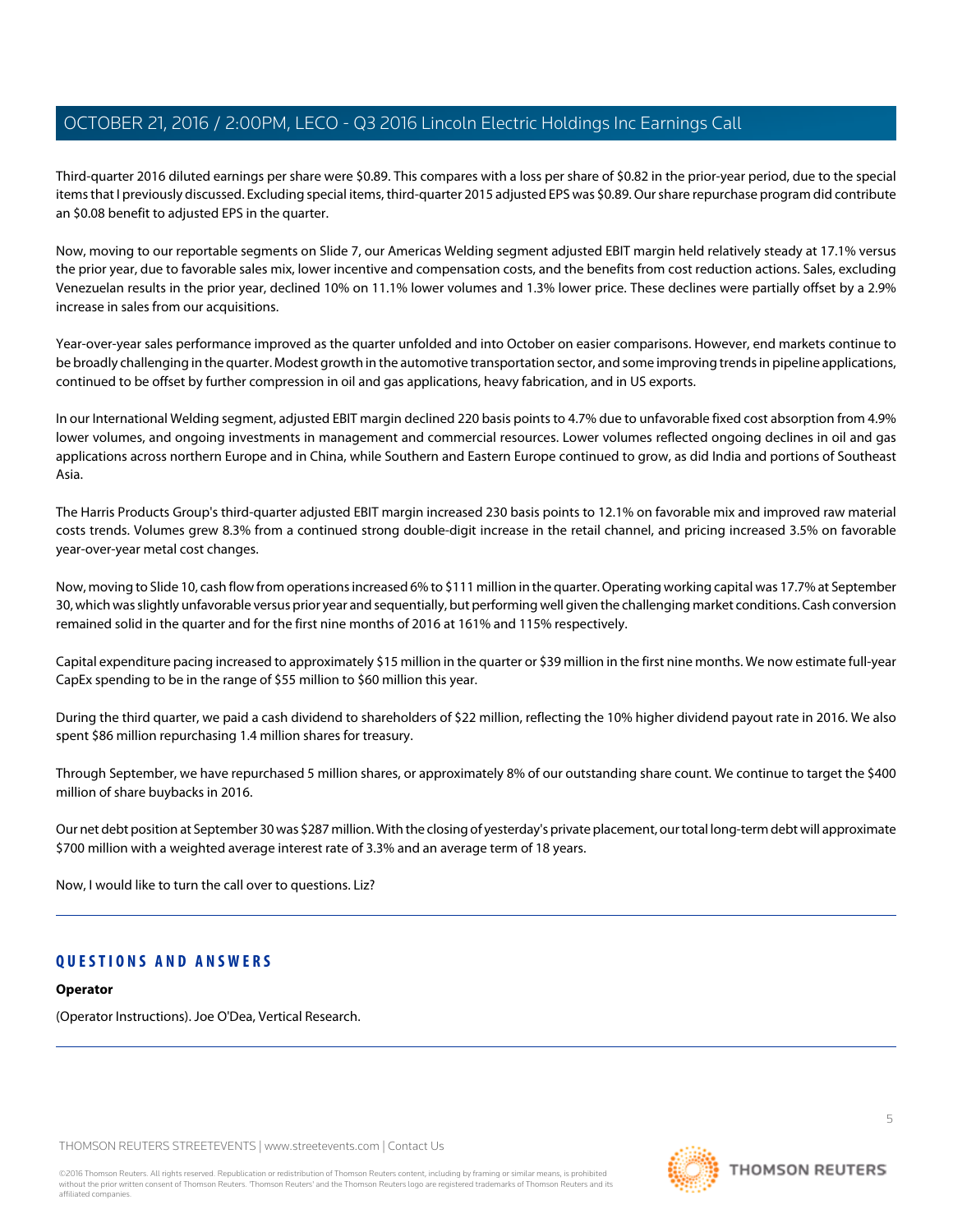## <span id="page-5-0"></span>**Joe O'Dea** - Vertical Research Partners - Analyst

Good morning. I think, on Slide 4, where you show some of the trends by different markets and showing strongest performance in automation solutions, and that wasn't in that group last quarter, but could you just talk about whether that's auto-focused, whether it was more project related within the quarter or were there some underlying trends of broadening out where you are serving automation and what's happening in those markets?

#### **Chris Mapes** - Lincoln Electric Holdings, Inc. - Chairman, President, CEO

Yes, when we think about automation, we are continuing to seek solutions that expand welding automation and cutting across all of our various segments within the business. We were excited about continued improvement in automation, had a strong quarter for us in the third quarter, although, as we have discussed at times, that business that now is at about \$450 million on an annualized basis for us is still a little bit of -- still a little choppy because of large projects that might be moving through the business.

And as I think about the automation business, in the third quarter, I would not want to imply that the density of automotive business was any greater than what we see as a normalized trend for that business. And again, we continue to seek out segments globally where we can provide productivity improvements through the advancement of our automation strategy and automation solutions with our customers.

# **Joe O'Dea** - Vertical Research Partners - Analyst

Great. And then Chris, I think some of your earlier comments talking about you seeing pockets of improving demand trends through the course of the quarter, and then other comments talking about continuing to see some weakness in oil and gas. But could you maybe talk about those areas where it's most notable, where there would have been improvements over the course of the quarter and whether that's continued into October? And similarly, is it kind of further kind of deterioration in oil and gas, or was it more being a steady state, but you're still just working off of those weak markets?

# **Chris Mapes** - Lincoln Electric Holdings, Inc. - Chairman, President, CEO

I would make a couple of comments. First, I would say we certainly identified some areas around the world globally where we are executing on those strategies and we are seeing some improvements in those markets -- India, some areas of Southeast Asia.

As it relates to oil and gas, from my perspective, I believe our international business, especially our European business and within that portions that are serving the offshore portion of oil and gas, continue to be very challenged in the third quarter.

But probably most importantly, when we talk about the improvement within the demand trends, we are really thinking about the way we've been managing through this broad cycle over the last several quarters. I think we have been pretty consistent in identifying this as a longer compressing marketplace for welding. And we have been managing through that cycle over the last several quarters. Although the third quarter started out a little shallow for us in the July period, we saw improvement, especially in our Americas segment, as we moved through the quarter. And as we stated, we saw improvement in those demand trends on a year-over-year basis moving from the first quarter of this year to the second quarter to now completing our third quarter. As we look at the fourth quarter, we believe that trend is going to continue. I would expect us to look at the improvements on a topline basis year-over-year in the fourth quarter probably moving towards low single digits on a year-over-year basis, but still probably not showing growth yet in the fourth quarter. But as we are thinking about the business moving into 2017, we believe that we will continue to make those improvements and would expect to see very small, modest growth as we are looking at 2017.

So we believe we've continued to manage through the cycle and, again, would still see some compression in the fourth quarter, but that narrowing, and then looking for us to see very modest growth and seeing improvement as we move towards 2017.

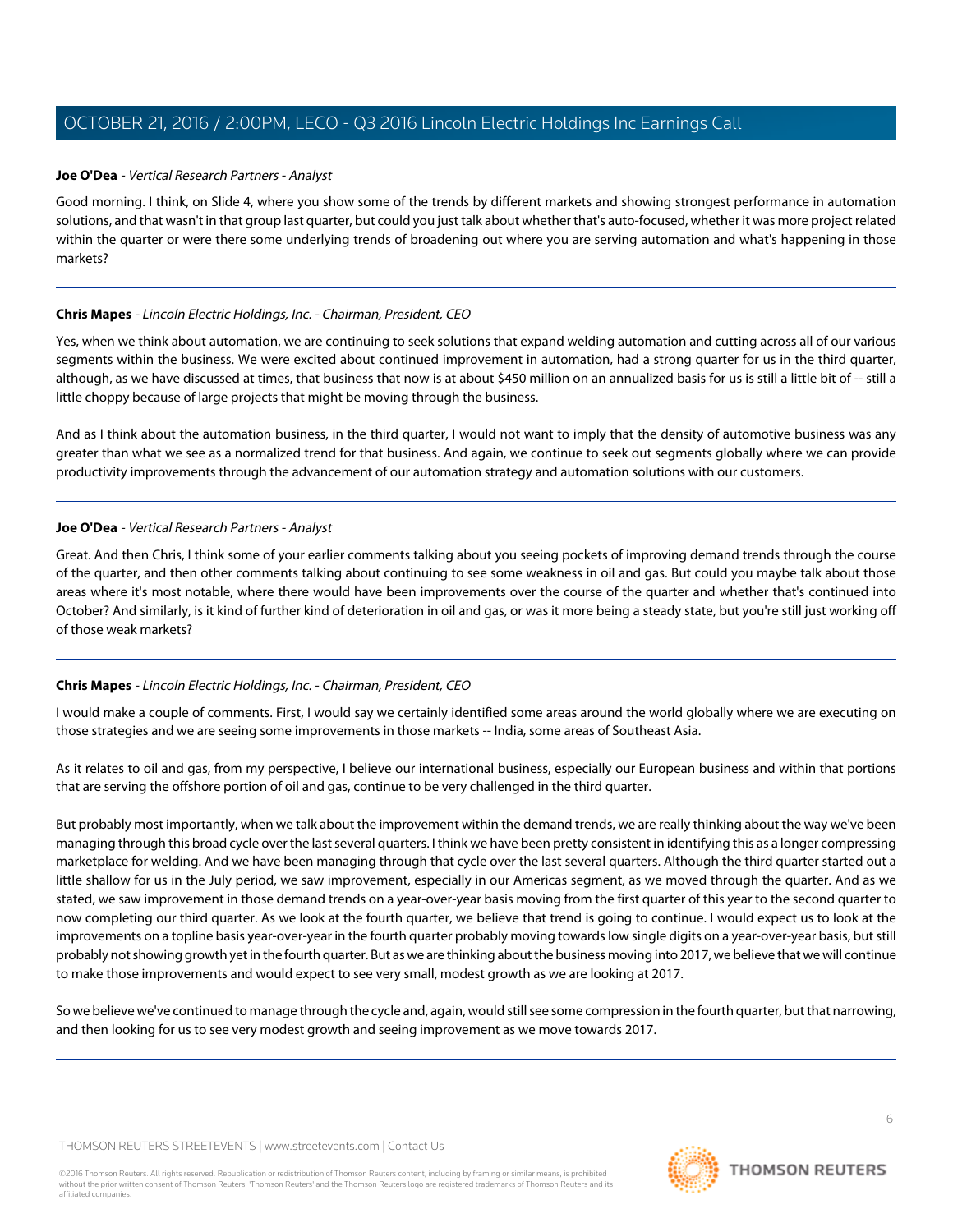# **Joe O'Dea** - Vertical Research Partners - Analyst

That's really helpful. Thank you.

#### **Operator**

<span id="page-6-0"></span>Mig Dobre, Baird.

# **Mig Dobre** - Robert W. Baird & Company, Inc. - Analyst

Good morning guys. Maybe a question on bonus accruals. I was kind of looking back, and I saw that, in 2015, you had a nice tailwind of about \$30 million. I think, year-to-date, at least as of last quarter, you were running a tailwind of about \$11 million.

So, Chris, maybe taking your comment as to what -- the way you are sort of framing 2017 at this point, how should we think about the reset on a bonus accrual side for 2017, if that's kind of your outlook for the year?

# **Chris Mapes** - Lincoln Electric Holdings, Inc. - Chairman, President, CEO

That's a very good question. And I'm actually going to let Vince answer the bonus accrual portion of that question for you.

But I think one thing that I should provide you guidance on is that, as we think about the business in 2017, one of the things that we've done here in our Americas business is we brought forward a new 401(k) program that we are launching January 1. With the launch of that program, we will be re-instituting our 401(k) match for those employees. And as we are evaluating where we think the business will migrate in 2017, I would expect to also probably bring back the global reduction of salaries that our employees had sometime within 2017.

I'll also share with you, because of the productivity that we've been driving throughout the business this year, we believe we are going to be able to accomplish that without it being a drag on our year-over-year performance as we move into 2017 for those two items.

And I'll let Vince share with you the analysis relative to the bonus accrual.

# **Vince Petrella** - Lincoln Electric Holdings, Inc. - EVP, CFO, Treasurer

Yes, so the bonus accrual is predominantly affected by the profit-sharing bonus that we have in place in our US operations. So, that accrual is driven by the relative profitability of our biggest, most profitable business unit to the enterprise. So, the reduction in the bonus accrual is largely directly attributable to the lower EBIT and operating profit earnings of the business and is accrued at a fixed percentage of those earnings.

As a reasonable proxy for how much our total incentive accruals are relative to operating profit, you can use a factor of somewhere around the mid to high 20s% from a percentage perspective. So, the reductions, again, in incentive accruals are largely tied to and relative to the lower operating profit of the business.

# **Mig Dobre** - Robert W. Baird & Company, Inc. - Analyst

Okay, that's really helpful. Thank you. And then maybe my follow-up is on the pricing side. I'm trying to reconcile in the back of my mind the price degradation that we saw this quarter in Americas Welding with sort of demand trends going forward, and with any potential LIFO charges that you might have to take either in the fourth quarter or maybe basically going into early 2017. How do we think about that and what that means for margins specifically?

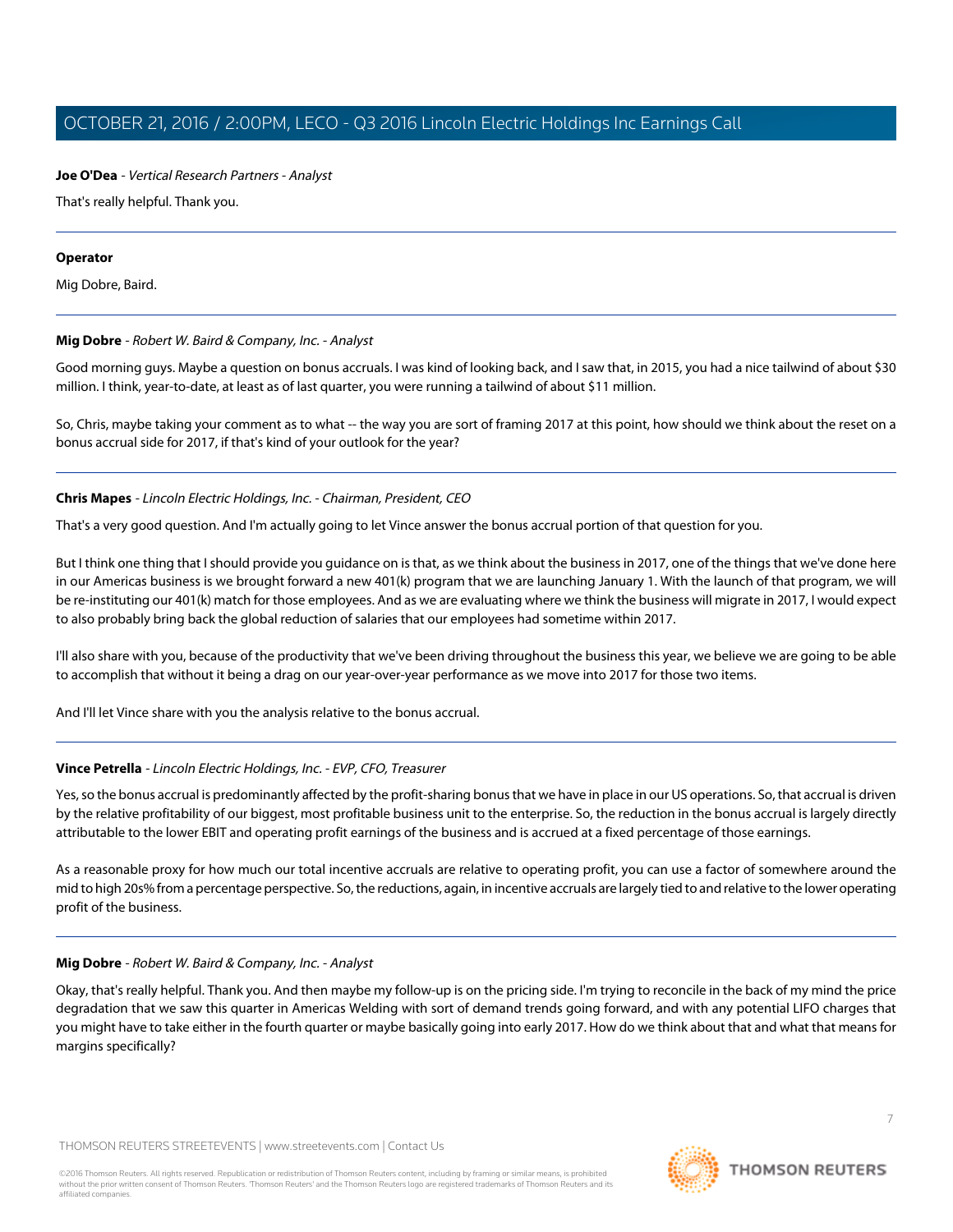# **Vince Petrella** - Lincoln Electric Holdings, Inc. - EVP, CFO, Treasurer

Okay, so the Americas pricing decline was 1.3%, excluding Venezuela, in the quarter. That is up a little bit from what the year-to-date rate was. I would attribute that to some greater promotional activities going on in the equipment side of the business, Mig, as well as some slight easing of pricing on the consumables side.

And as far as LIFO is concerned and input costs, we have seen moderation in those costs during the course of the quarter. We did, though, take an approximate \$0.5 million charge in the quarter. And I would expect that we will have something similar based on our current estimates of costs at the end of the year at inventory levels that will be taken in the fourth quarter of 2016.

#### **Mig Dobre** - Robert W. Baird & Company, Inc. - Analyst

Great. Thank you.

# **Operator**

<span id="page-7-0"></span>David Stratton, Great Lakes Review.

# **David Stratton** - Great Lakes Review - Analyst

Thanks for taking the question. Just on automotive briefly in a previous question, I was just wondering what the outlook is like, especially considering a major automaker idling a few plants coming up, and how that impacts you, or if it impacts you.

# **Chris Mapes** - Lincoln Electric Holdings, Inc. - Chairman, President, CEO

Look, I probably won't talk about anyone specific facility. With the global nature of our business, one particular facility isn't really the way we think about the space.

Just as we mentioned in the second quarter, look, Automotive had begun to tail down slightly from the run rates that we saw in 2015, but we would acknowledge that, look, those are off of very high run rates when we look at vehicle production still here, especially in the North American market.

I'll also share with you we are still excited about the automotive segment and space. We have got some new applications that we've been driving into that marketplace. So, we are excited not only about the fact that, look, although the volumes, the demand volumes, might be down slightly this year versus prior year, and may be uncertain as to exactly the extent of where those demand volumes will flatten out looking at 2017, we have some technologies that we have pointed towards that marketplace. We are excited about those solutions and how it might assist those OEMs. So still believe that is a very solid market for us, very important market for us, as we move forward.

# **David Stratton** - Great Lakes Review - Analyst

All right. Thank you. And then can you elaborate a little bit on your retail initiatives and the size of that business, and margins compared to the overall?

# **Chris Mapes** - Lincoln Electric Holdings, Inc. - Chairman, President, CEO

Look, the retail business for us is a business that's encompassed primarily within our Harris business, although we have pieces of retail operations globally in international as well as portions in the international business -- I'm sorry, the Americas segment.

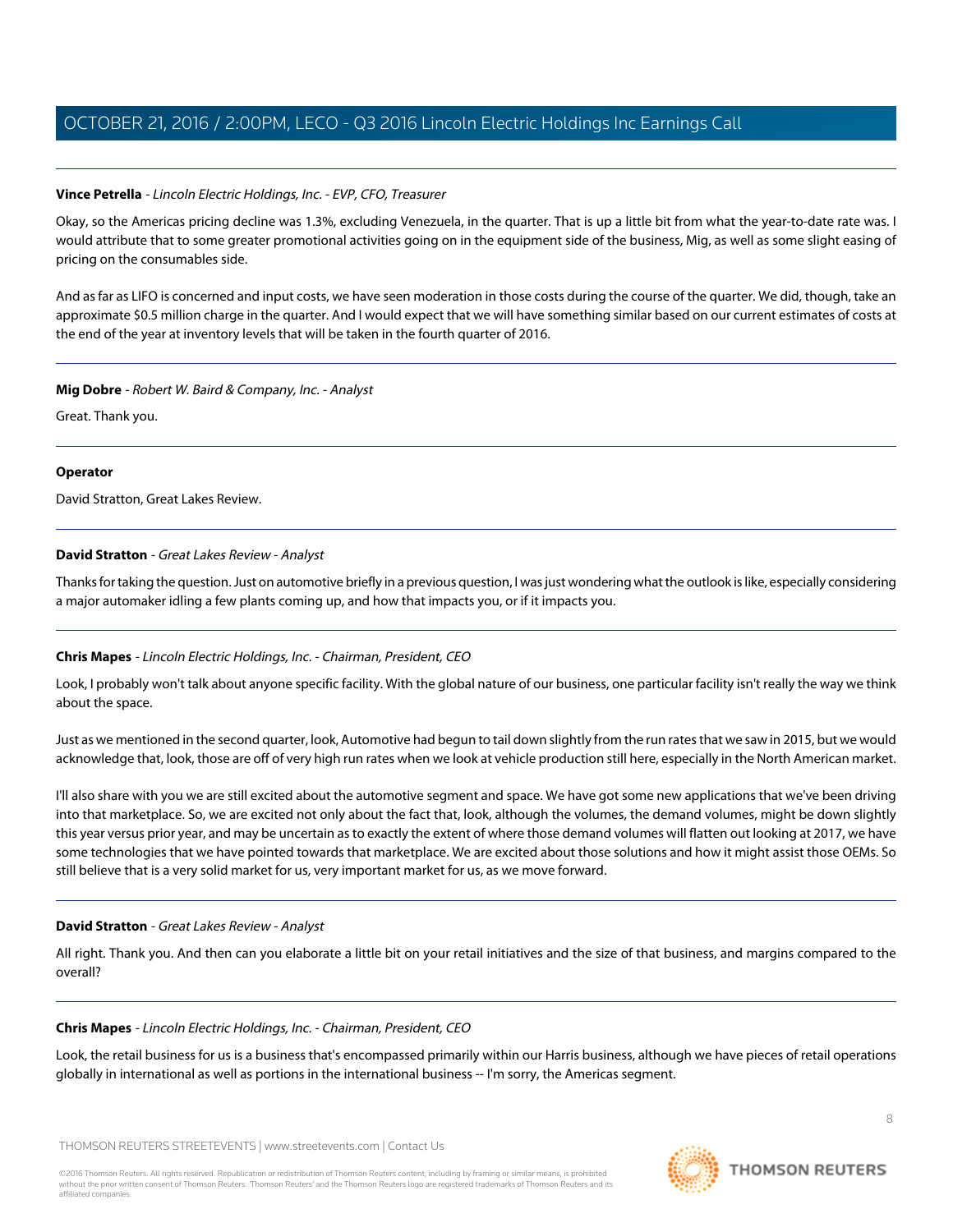Look, an important piece of it, it was very solid for us in the quarter as we had part of that channel that we are seeing increased demand and had some increased stocking orders that occurred in the third quarter. I'm not sure that those will repeat as we are moving forward into the fourth and the first quarter at the same level. But at the end of the day, we've been continuing to support that channel with some resets over the last six, 12, 18 months, and we are seeing some of the benefits of those marketing programs there.

## **Vince Petrella** - Lincoln Electric Holdings, Inc. - EVP, CFO, Treasurer

And I would bracket the size of the business at less than 3% of our consolidated revenue run rate. And the profitability is in line with the Group's profitability from a margin perspective.

#### **David Stratton** - Great Lakes Review - Analyst

Thank you very much.

#### **Operator**

<span id="page-8-0"></span>Saree Boroditsky, Deutsche Bank.

# **Saree Boroditsky** - Deutsche Bank - Analyst

Thank you. Just going back to the question on bonus accrual, I believe this was pretty light in the fourth quarter last year. I wanted to see if you could kind of quantify for us the headwind going into the fourth quarter this year.

# **Vince Petrella** - Lincoln Electric Holdings, Inc. - EVP, CFO, Treasurer

Could you elaborate a little bit on that question in terms of the bonus accrual?

# **Saree Boroditsky** - Deutsche Bank - Analyst

I believe it was a little light in the fourth quarter last year, so the year-over-year comparison.

# **Vince Petrella** - Lincoln Electric Holdings, Inc. - EVP, CFO, Treasurer

Okay. So, in the prior year, we did have a lighter bonus accrual because we adjusted our estimates based on the amounts that we paid out in the early part of December as compared with our final performance for the end of the year. There is not a way to make an estimate of that this year, although we hope to narrow that difference and make a better estimate of what our final operating profit achievement is for the full year. So it's a function of making an estimate and paying out the bonus and then how it ultimately is -- unfolds when the year is closed up in February of the next year.

#### **Saree Boroditsky** - Deutsche Bank - Analyst

Thanks. That's helpful. And then I was just wondering if you could provide any detail on how you are thinking about capital allocation in 2017, especially as it comes to share repurchases?

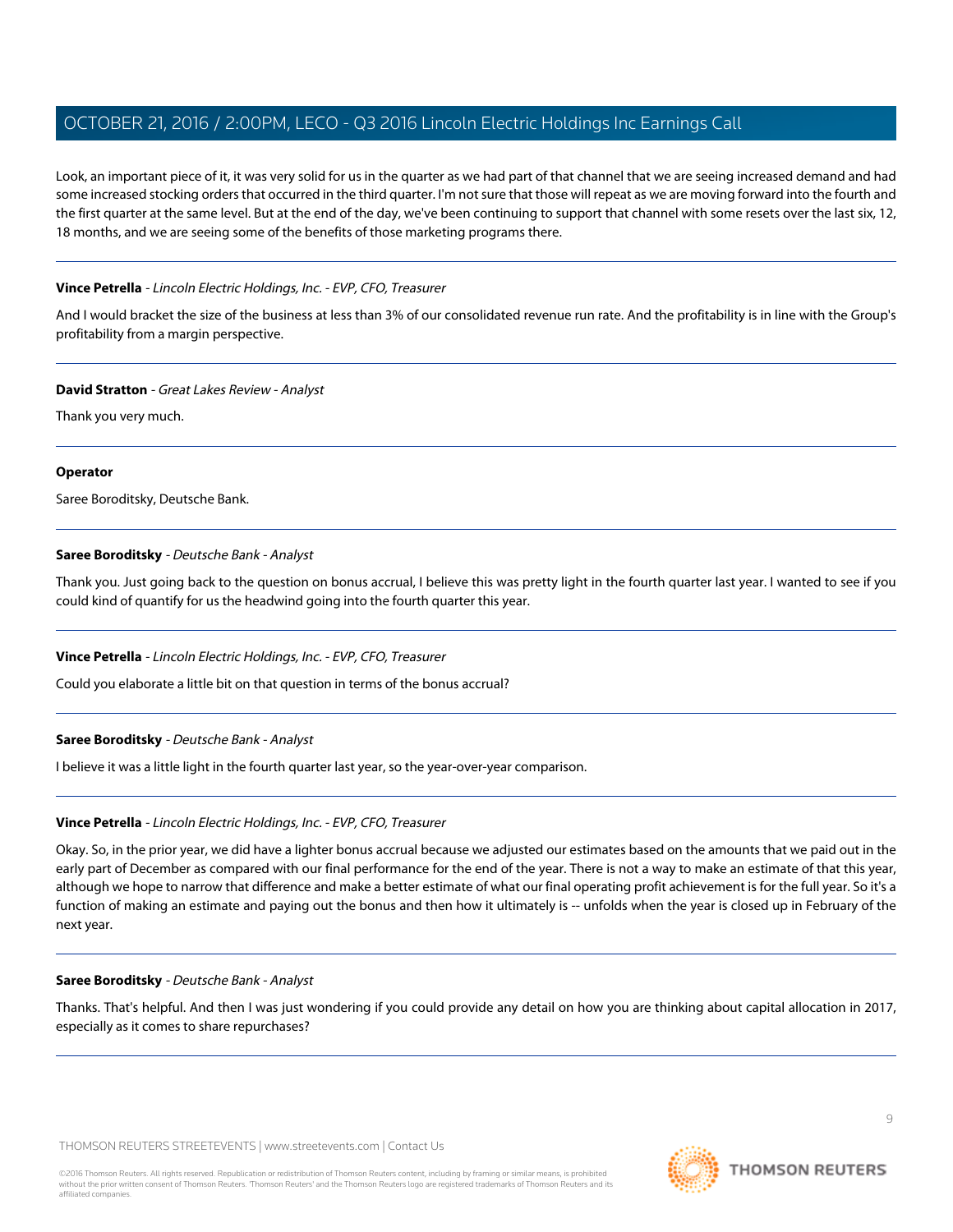#### **Vince Petrella** - Lincoln Electric Holdings, Inc. - EVP, CFO, Treasurer

Sure. So, we've been on a multi-year execution of an established capital allocation plan that culminated in the past two years of targeted spending of approximately \$400 million per year on share buyback activity in order to reach a targeted gross debt to EBITDA ratio of between 1.5 and 2 times debt to EBITDA. By the end of this year, with the completion of this program, the final spending of \$111 million or so on share buybacks in the fourth quarter, we will be within that range. And so as we move into the next year, 2017, we will move to what I refer to as a maintenance mode on our capital structure and our spending on a share buyback. We will continue to target spending in CapEx in line with what you've seen in the last couple of years.

But as far as share buybacks are concerned, we will now be more opportunistic in buying back shares. At this point, we are not in a position to establish a target, but we will likely at least buy back at least the number of shares and spend that will avoid dilution on employee benefit programs. So, the number will likely come down next year substantially from the \$400 million and moving into a more maintenance mode and what I would refer to as opportunistic purchases in the marketplace.

#### **Saree Boroditsky** - Deutsche Bank - Analyst

Thanks for taking my questions. I'll get back in queue.

#### **Operator**

<span id="page-9-0"></span>Chase Jacobson, William Blair.

#### **Chase Jacobson** - William Blair & Company - Analyst

Hi, good morning. Nice quarter. So, Chris, I know you guys don't give guidance, but you did say that you expect 2017 to be up kind of low single digits as this rate of decline kind of decelerates here. Can you maybe just, on a couple of the bigger end markets, whether it's automotive or commercial construction or heavy fab, kind of give us some sense of your confidence as to how you get to that low single-digit growth kind of given the outlook for those markets?

# **Chris Mapes** - Lincoln Electric Holdings, Inc. - Chairman, President, CEO

Yes. I think my comments should be construed around the fact that our confidence that we've been managing through this longer-term compressing market during this particular cycle. And if you take a look at, over the last five or six, seven, eight quarters for the Company where we could see that compression and where we believe that compression peaked out and now that we've made improvements in that on a year-over-year basis moving through Q1, Q2 and now Q3 of this year. So part of that expectation is certainly from the realization that we will have some easier comparisons on a prior-year basis as we migrate into 2017.

The second piece, though, that I would point towards is the confidence that we will be able to continue to grow our automation business as well as drive some of the new technologies we've been migrating into the market over the last six to 12 months.

So, as we think about that 2017, which, again, we believe we still will see a compressing environment, I would expect it to be low single digits in the fourth quarter and, again, only beginning to look at 2017 and expecting that we would show very modest growth. So, there is not a large catalyst there that we are pointing toward that's going to drive us to have confidence in there being a more robust market in any one segment. But the confidence that what we see with the business and where we have seen this business trending as we move into 2017, either late in the first quarter or the second quarter, we should begin to see where we are driving growth within the portfolio again.

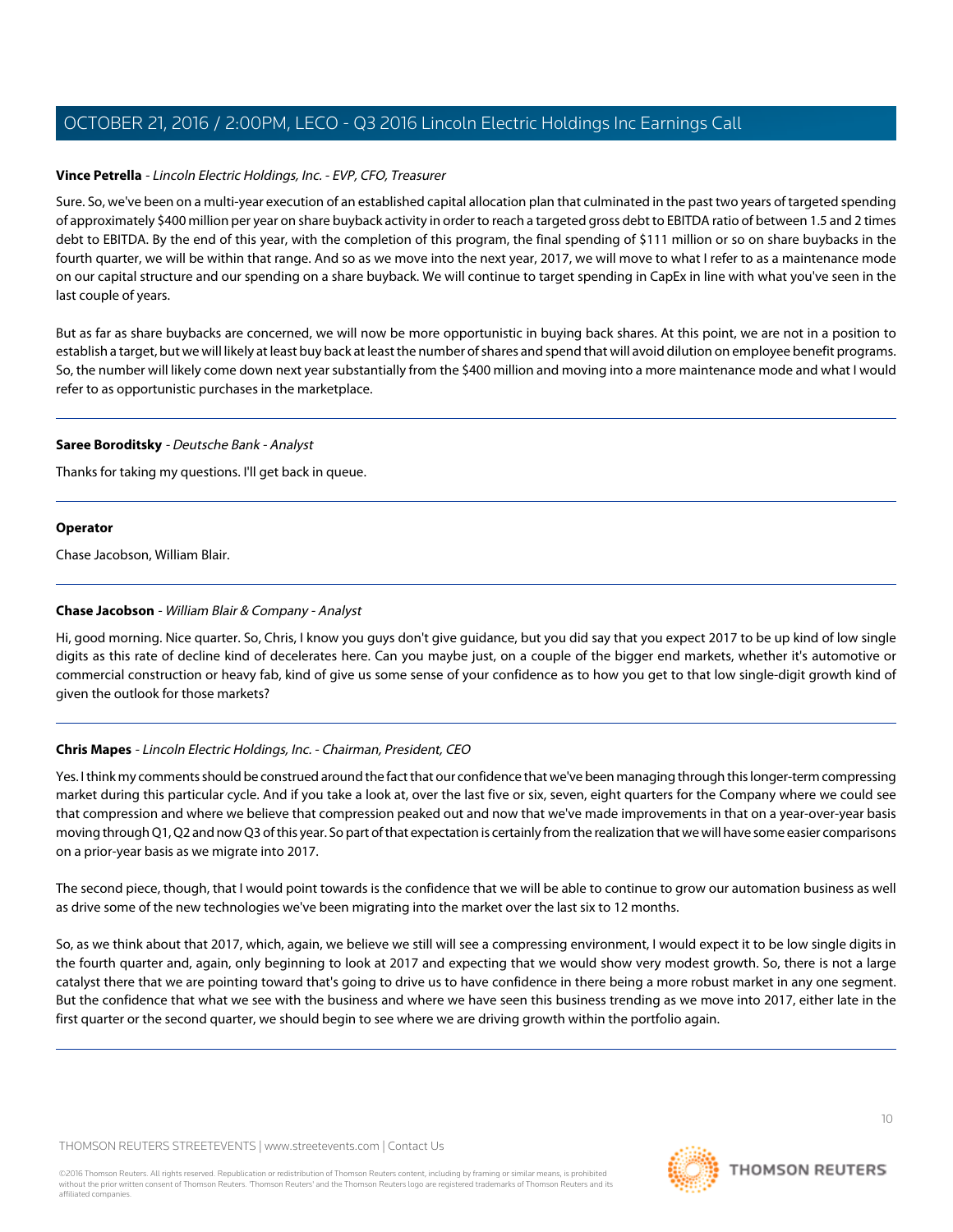## **Chase Jacobson** - William Blair & Company - Analyst

Okay. And then, Vince, I think, on the mix, you said Automation was a big part of that favorable mix benefit in the quarter. How much was Automation up year-over-year? And was there anything else in the mix that we should be aware of?

## **Vince Petrella** - Lincoln Electric Holdings, Inc. - EVP, CFO, Treasurer

There was actually an improvement sequentially from the first half of the year as far as Automation is concerned, and also a greater proportion of the portfolio sales across the Americas.

#### **Chase Jacobson** - William Blair & Company - Analyst

Okay. And does that continue -- should we expect that to continue or do you think -- I know you talked about it being lumpy a little bit --

#### **Vince Petrella** - Lincoln Electric Holdings, Inc. - EVP, CFO, Treasurer

Yes, we've seen a strengthening in automation revenue run rate into the third quarter and expect to finish the year relatively strong in automation as compared to the first half of the year.

#### **Chase Jacobson** - William Blair & Company - Analyst

Okay, thank you.

#### <span id="page-10-0"></span>**Operator**

Stanley Elliott, Stifel.

#### **Stanley Elliott** - Stifel Nicolaus - Analyst

Hey guys. Good morning. Thank you for taking my question, a quick question. With all of the changes you've made to the portfolio, it really deflects the cost structure, etc. How do we think about decremental margins under kind of this new commercial organization with a larger percentage going into higher margin, higher growth automation?

#### **Vince Petrella** - Lincoln Electric Holdings, Inc. - EVP, CFO, Treasurer

Stanley, I wouldn't say that decrementals have changed significantly based on that mix. We really haven't seen the impact of a meaningful downturn in automation that would be reflected in our decrementals. But my expectation is that, with some puts and takes, some positive changes in terms of mix and improvements in the structural cost elements of our business globally, and then perhaps some greater cyclicality that might be introduced in certain elements like automation, that we should still be in line with what guidance I have provided in the past in terms of decrementals.

So, I would reiterate that I think we will be in the high 20s% decrementals in this type of an environment, at least moving into the fourth quarter, and then next year, if we do have some improvement in the top line, I think we will shift around obviously and see some incrementals that are over 20%.

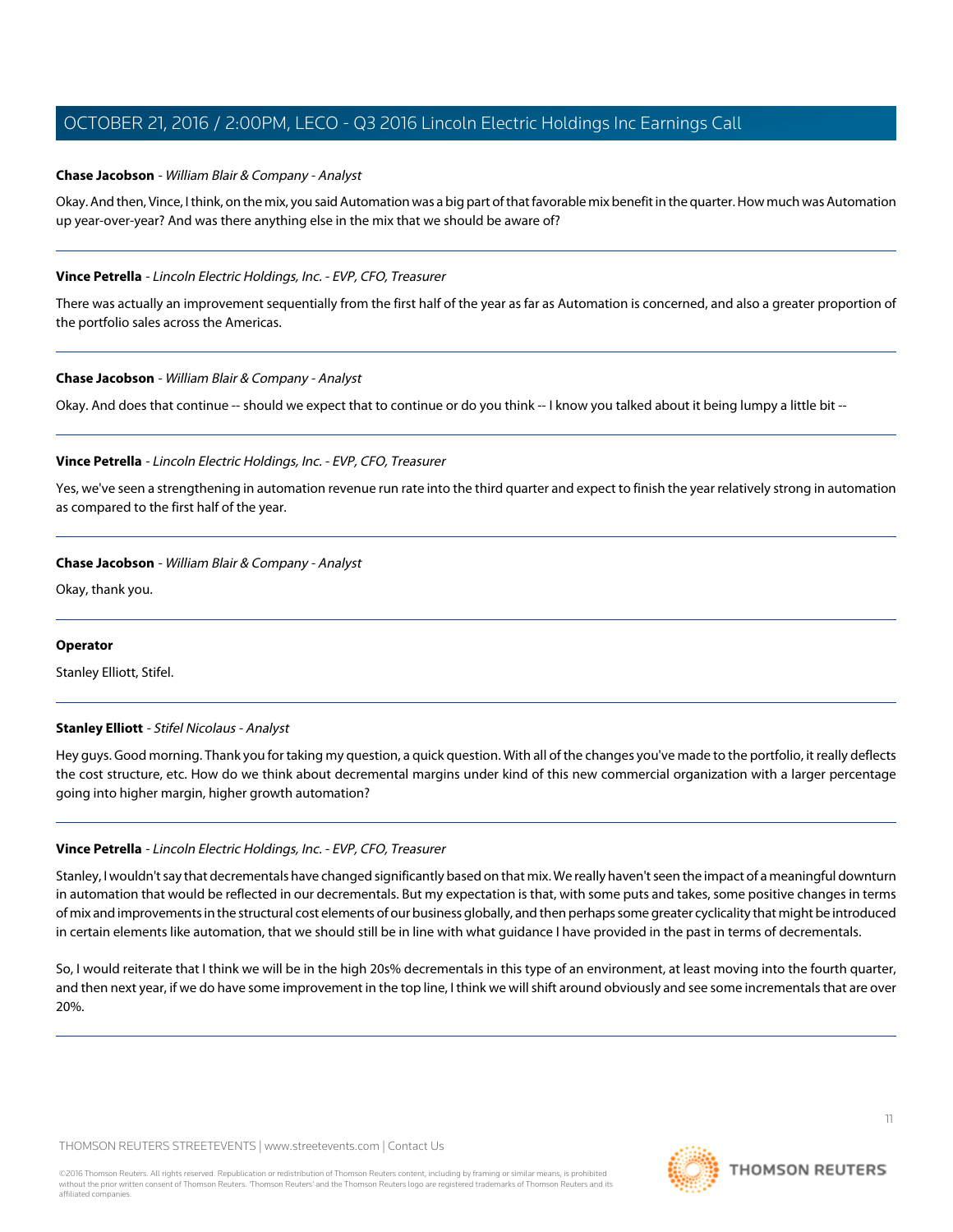#### **Stanley Elliott** - Stifel Nicolaus - Analyst

And so the incremental piece would be kind of running around that same sort of decremental number. Is that what I heard?

#### **Vince Petrella** - Lincoln Electric Holdings, Inc. - EVP, CFO, Treasurer

Yes.

#### **Stanley Elliott** - Stifel Nicolaus - Analyst

Okay. And then secondly, terming out or getting the capital structure to where you want from a leverage perspective, how you are all thinking about M&A right now? Is that an opportunity to take it above that targeted range, or does this mean that you have the portfolio that you want in place? Thanks.

#### **Vince Petrella** - Lincoln Electric Holdings, Inc. - EVP, CFO, Treasurer

Thanks for that question. We certainly will, for the right opportunity, of course fitting our strategy and at the right price, we will acquire any property that we think furthers our strategic growth initiatives and our 2020 vision. So, we would move that number up for the right opportunity. We would certainly, in that case, likely take our share buyback activity down to a lower amount, and perhaps abstain from buying shares for some time while we pay down that debt that we take on to move above 2 times, and then try to bring ourselves back into that line as time goes on. But there is no reason that we would impede our strategic growth initiatives with a 2 times debt to EBITDA limit.

#### **Stanley Elliott** - Stifel Nicolaus - Analyst

Great guys. Thank you very much and best of luck.

#### <span id="page-11-0"></span>**Operator**

Steve Barger, KeyBanc.

# **Steve Barger** - KeyBanc Capital Markets - Analyst

Thanks. Good morning. I wanted to go back to the 2017 comment. When you think about the comps and the commercial projects you have in the pipeline, do you consider positive revenue growth in the first quarter or the first half an easy hurdle, or is this more of the longer compression and your comment or your expectation would be more towards the back half and full year?

#### **Chris Mapes** - Lincoln Electric Holdings, Inc. - Chairman, President, CEO

Yes, as we think about 2017, as I said earlier, it's a lot more around where we are seeing the business continue to trend as we have been moving through this compressing market. We are just coming off a third quarter where I am very happy with the performance of the Company, but as I said, we started out pretty shallow in July and then showed improvement as we were moving through the quarter.

So, look, we still feel, I still feel, that we should find modest growth as we are moving into 2017. It will be very modest. It should occur in the first half, but probably don't have the ability to identify that exacting point in time, but very confident and very positive in the way I believe we've migrated through this piece of the cycle over the last several quarters in managing our cost structure and keeping our cash generation and margin performance at this level.

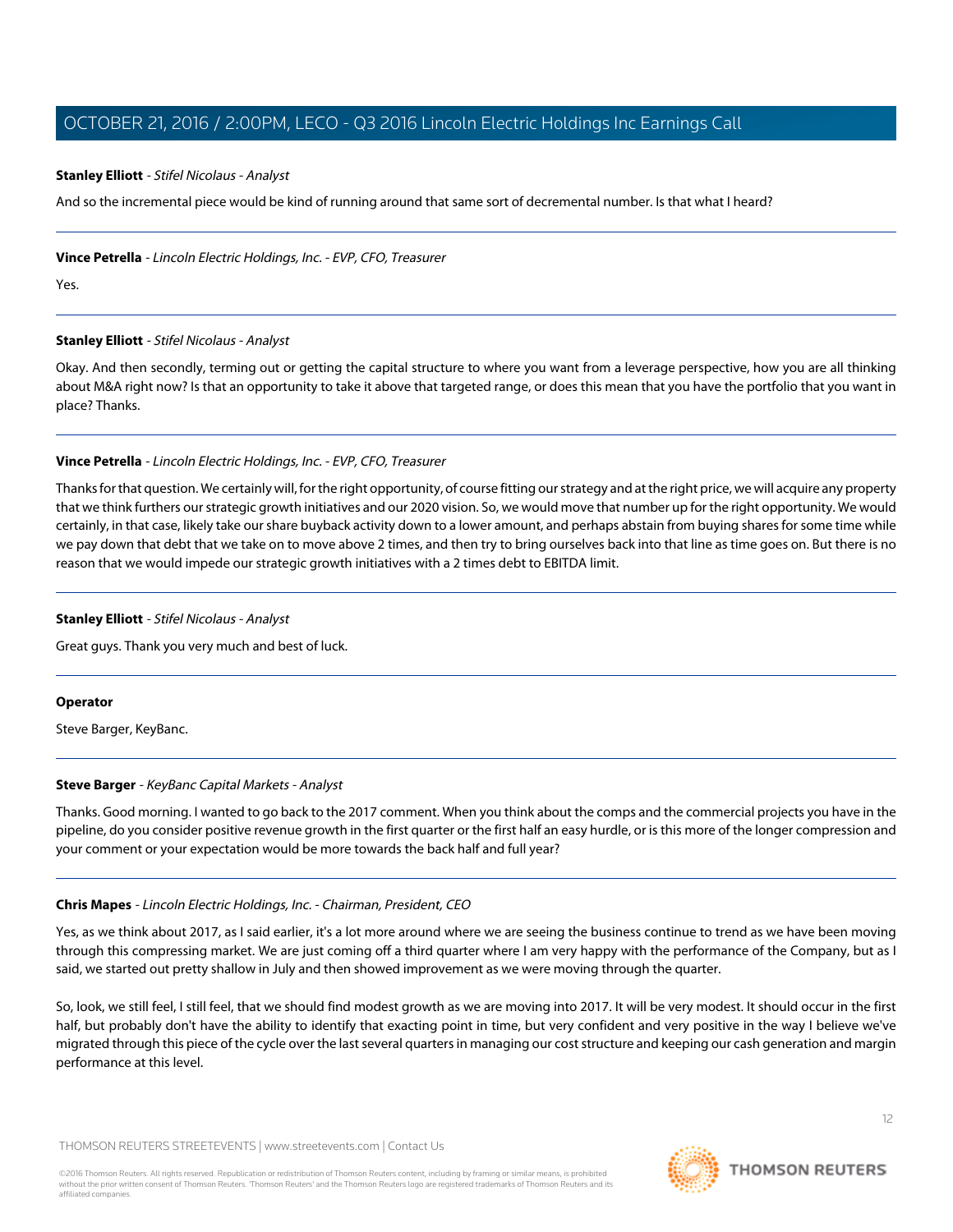#### **Steve Barger** - KeyBanc Capital Markets - Analyst

Got it. I guess, to the point about July being weak, has October trended to whatever you expected?

#### **Chris Mapes** - Lincoln Electric Holdings, Inc. - Chairman, President, CEO

You know, we saw improvements as we were migrating out of July, and we certainly continue to see those run rates as we've had the first few days here in October.

#### **Steve Barger** - KeyBanc Capital Markets - Analyst

Okay. So --

#### **Vince Petrella** - Lincoln Electric Holdings, Inc. - EVP, CFO, Treasurer

I'll just add, Steve, that October's results to date are validating our belief that we will continue to narrow in our year-over-year declines in volumes as compared with the third quarter.

#### **Steve Barger** - KeyBanc Capital Markets - Analyst

Understood. I wanted to go back to the comment about seeing increased promotional activity on the equipment side. It just made me think about a lot of industrial companies have been consolidating plants and shrinking headcount over the past year or more. How are you thinking about idle or used welding machines in the marketplace affecting equipment sales for 2017, and do you think pricing gets worse or more aggressive?

# **Chris Mapes** - Lincoln Electric Holdings, Inc. - Chairman, President, CEO

I don't believe that, on the aggregate at the macro level, that impacts it any. There are certainly our product areas where, quite frankly, there's a potential ability for there to be used equipment in the marketplace, that might impact small markets or pieces of product portfolio, but not at the aggregate level when we are thinking about pricing for equipment.

The promotional activity that we drove was really an opportunity for us to partner with our channel partners to be able to drive some initiatives out in the marketplace and pull some of those products back through our channel partners. So, it's a great way for us to utilize some of our technologies from an e-business perspective to share those competencies with the marketplace, allow our channel partners to participate with us. And certainly, we did some of that activity in the third quarter. We will continue to do that activity as we think about the business moving forward.

# **Steve Barger** - KeyBanc Capital Markets - Analyst

Did competitors kind of match that, or have you seen a step up in activity from other companies?

# **Chris Mapes** - Lincoln Electric Holdings, Inc. - Chairman, President, CEO

You know what? I'm not sure I can answer that. I can't tell you that any of it is necessarily at my desk. But as we've shared with you before, we are pretty resonant in the way we're trying to drive the strategy within the business. And we think the things we're doing are very good for the health of our business long-term and we will continue those actions here at Lincoln.

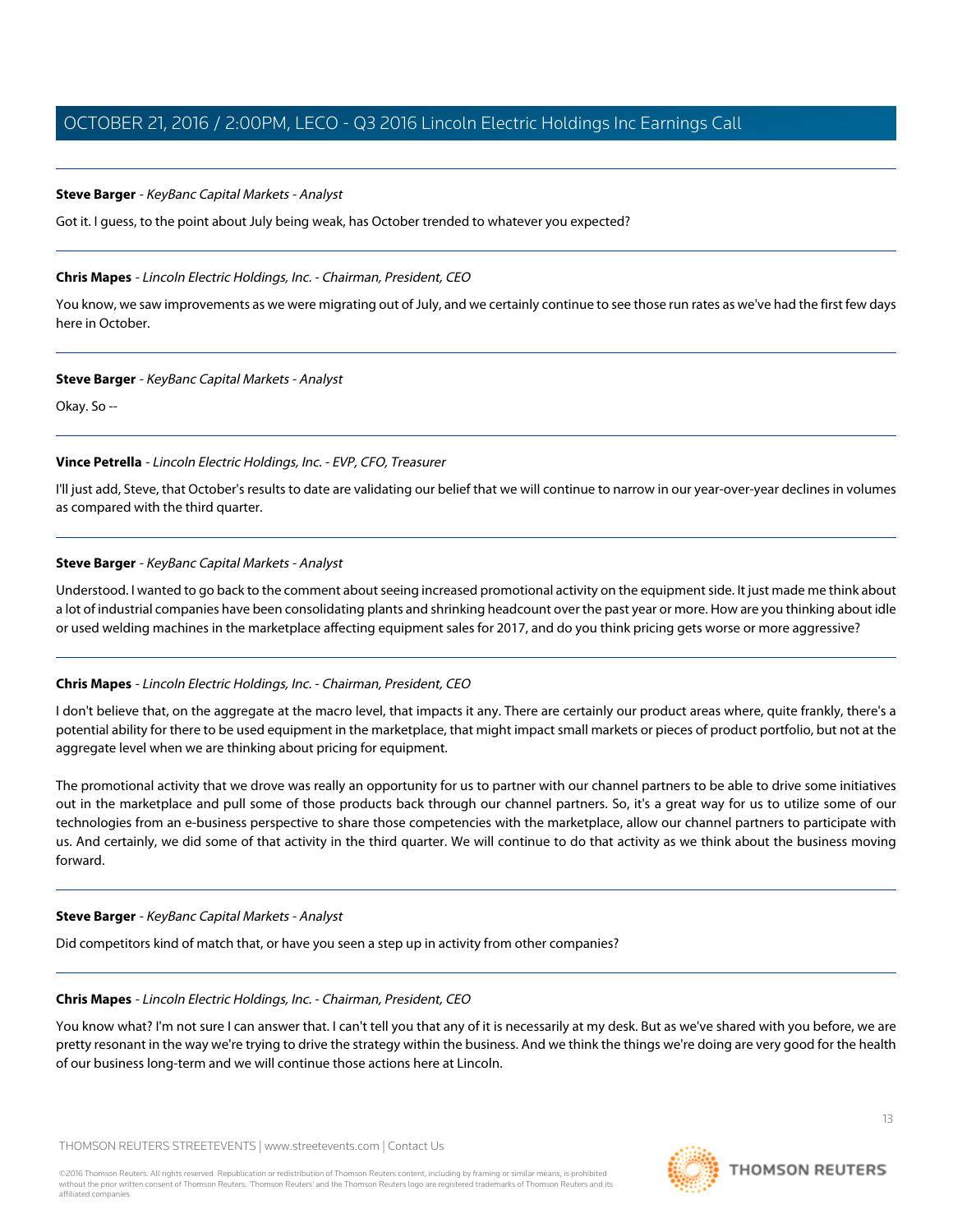## **Steve Barger** - KeyBanc Capital Markets - Analyst

Got it. And last question for me, you also mentioned some easing of price on consumables. Is that a function of steel prices coming down as the quarter progressed, or any more commentary on that?

#### **Vince Petrella** - Lincoln Electric Holdings, Inc. - EVP, CFO, Treasurer

I wouldn't be able to add anything other than I think it's a number of different factors that would affect that. Certainly, when volumes are soft and input costs are flattening, you're going to see a little bit more of that type of activity in this type of marketplace.

#### **Steve Barger** - KeyBanc Capital Markets - Analyst

Understood. Thank you for the time.

#### **Operator**

<span id="page-13-0"></span>Walter Liptak, Seaport Global.

# **Walter Liptak** - Seaport Global Securities - Analyst

Hi, thanks. Good morning guys. I wanted to ask about your comments on 2017, which sound great. But I wonder if you can talk a little bit about what you're seeing internationally, where the declines have already decelerated, in Europe and Asia. If you had to guess which segment would turn first, Americas or international, where you get volume growth, what would you expect?

# **Chris Mapes** - Lincoln Electric Holdings, Inc. - Chairman, President, CEO

Well, again, when we think about the volume comments that I made, I'm talking about the Company in total. And I'm not going to probably get down into the specifics by segment or by product area relative to where we think those improvements are going to occur as we move into the first half of 2017. I just felt that it was important that, as we are talking about the business and managing through this longer cycle, that we see that we begin to believe we will find very small, modest growth as we are moving into 2017 within Lincoln Electric in total. And where we are actually going to see that developed by region or segment is very difficult for us to predict at this point.

#### **Walter Liptak** - Seaport Global Securities - Analyst

Okay. All right, fair enough. And kind on a follow-on to that, Vince, you called out in Europe, or I guess international, those margins being a little bit weaker sequentially, some extra management costs, and I think investments. I wonder if you can provide some color. Are those cost reduction or is it kind of growth-focused investments?

# **Vince Petrella** - Lincoln Electric Holdings, Inc. - EVP, CFO, Treasurer

No, they are clearly growth-focused investments we have made, additional investments in talented people to drive the strategies that we have laid out in our international and European marketplace to grow the business and expand our presence in certain markets that we think have opportunities for us to grow our share.

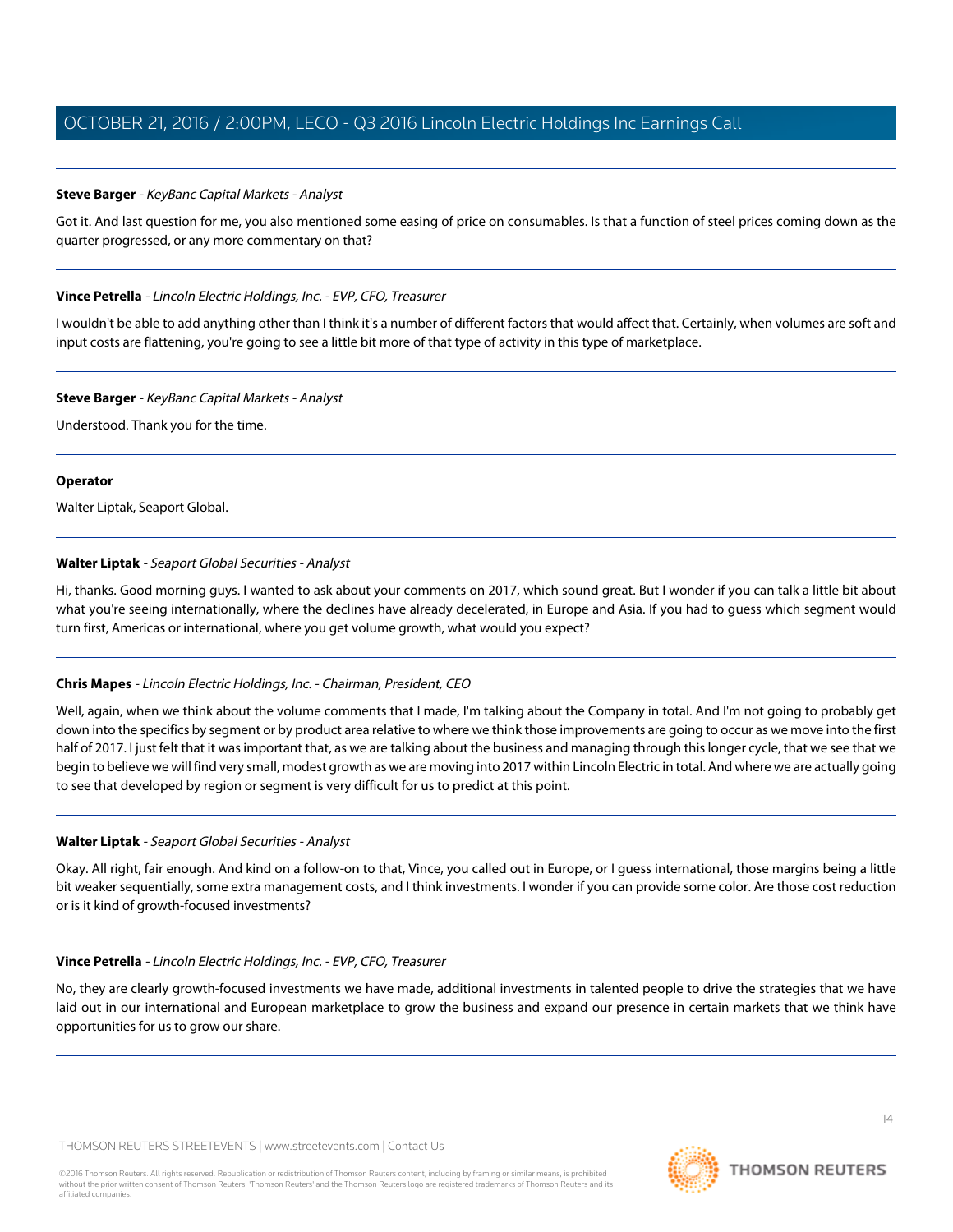# **Walter Liptak** - Seaport Global Securities - Analyst

Okay, great. All right. Thanks guys.

#### **Operator**

<span id="page-14-0"></span>Eli Lustgarten, Longbow.

# **Eli Lustgarten** - Longbow Research - Analyst

Thank you. Good morning everyone. Look, just a couple of follow-on questions because we've covered a lot of ground. One, can we talk a little bit about the fourth quarter and into next year, you've talked a number of times that we are going to be anniversarying a lot of the cost reductions and a lot of programs going. We do have normal seasonality that begins (inaudible) which I assume will still be there in the quarter. And I want to make sure we don't run into what happened a year ago at FABTECH where you did a call here and also we got this big announcement two weeks later at the meeting. And some of us won't ever forget that, I suspect. But just to get some idea of how the cost reduction, the end of programs, are going to have some new program starting, or how would it impact the income statement looking out for these changes that are beginning to go through? You have higher costs. You have higher costs. You have costs coming back in, as you indicated, into next year, the anniversary of the programs that you have. How should we think about that (multiple speakers) function?

# **Vince Petrella** - Lincoln Electric Holdings, Inc. - EVP, CFO, Treasurer

Eli, thank you for that question. As far as 2017 is concerned, the additional cost savings initiatives that we've implemented in the second half of 2016 will largely be offset by some of the costs that are being placed back into the model relative to retirement costs as well as pay reductions. So we expect to next year reinstate the costs related to our suspended 401(k) matching program and restore some pay decreases that have been running through our cost savings in 2016. So, we expect to be able to fully offset those increases from the anniversarying of the cost savings initiatives that were implemented in 2015 as well as new cost savings initiatives that were implemented in 2016.

# **Eli Lustgarten** - Longbow Research - Analyst

And as you look out, I know the optimism and better demand, every manufacturer, everybody is in this sort of turmoil with the politics that's going on that we have to go through and how people are looking at out into next year, and now in automotive markets beginning to flatten out and worrying, are we seeing any behavior change by any of the manufacturers -- customers (inaudible) basis from what they've been doing all year, at least indicating that things are slowing or flattening or being pushed out? Do we get some of that going on in automotive?

And on the other side of it, is there anybody who's been spending by necessity as opposed to any needs beginning to talk about maybe spending a few dollars for a change after not spending for a couple of years in some of your markets?

**Chris Mapes** - Lincoln Electric Holdings, Inc. - Chairman, President, CEO

No, I'm not aware of any.

**Eli Lustgarten** - Longbow Research - Analyst

Nothing? Everything is -- all right, thank you very much.

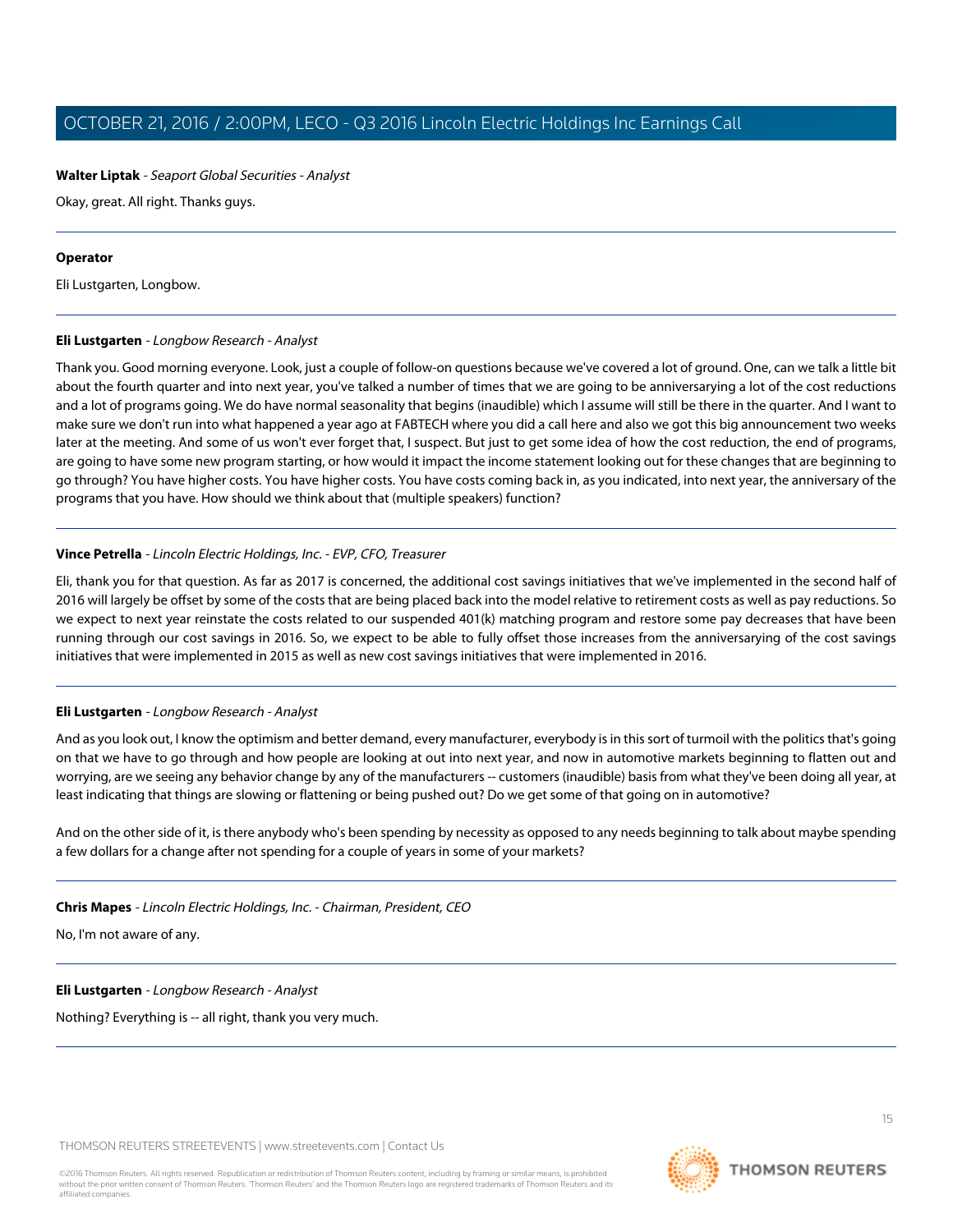#### **Chris Mapes** - Lincoln Electric Holdings, Inc. - Chairman, President, CEO

I'm not aware of any of those trends.

#### **Eli Lustgarten** - Longbow Research - Analyst

All right. Thank you very much.

#### **Operator**

<span id="page-15-0"></span>Liam Burke, Wunderlich.

#### **Liam Burke** - Wunderlich Securities, Inc. - Analyst

Thank you. Good morning Chris. Good morning Vince. Chris, you talked about system sales being up, consumables being light in the Americas. How has the export market been looking at sort of mixed international markets here?

#### **Chris Mapes** - Lincoln Electric Holdings, Inc. - Chairman, President, CEO

Well, the export market continues to be challenged for us. It's been a challenging environment for us over the last few quarters, so that continues to be challenging. We are hoping that, with some technologies that we have been developing that we think have some global applications, we may have a couple of solutions that might assist us in making some improvements in export as we move forward. That will take a few quarters for us to be able to get those into those particular markets. Exports continue to be challenging.

#### **Liam Burke** - Wunderlich Securities, Inc. - Analyst

Okay. And then on international, on the systems integration side of the business, you talked about the Americas showing sequential improvement. How about internationally?

#### **Chris Mapes** - Lincoln Electric Holdings, Inc. - Chairman, President, CEO

Internationally, we still see improvement in that area of the business. That was a global trend for us, so we still see improvements across the portfolio in that area.

#### **Liam Burke** - Wunderlich Securities, Inc. - Analyst

Great. Thanks Chris.

#### <span id="page-15-1"></span>**Operator**

Justin Bergner, Gabelli.

#### **Justin Bergner** - Gabelli & Co. - Analyst

Good morning Chris. Good morning Vince. Just one quick clarification question. With respect to the minus low single-digit sort of view on the fourth quarter and modest positive view on 2017, that's organic volumes? Just to clarify, that's not revenue?

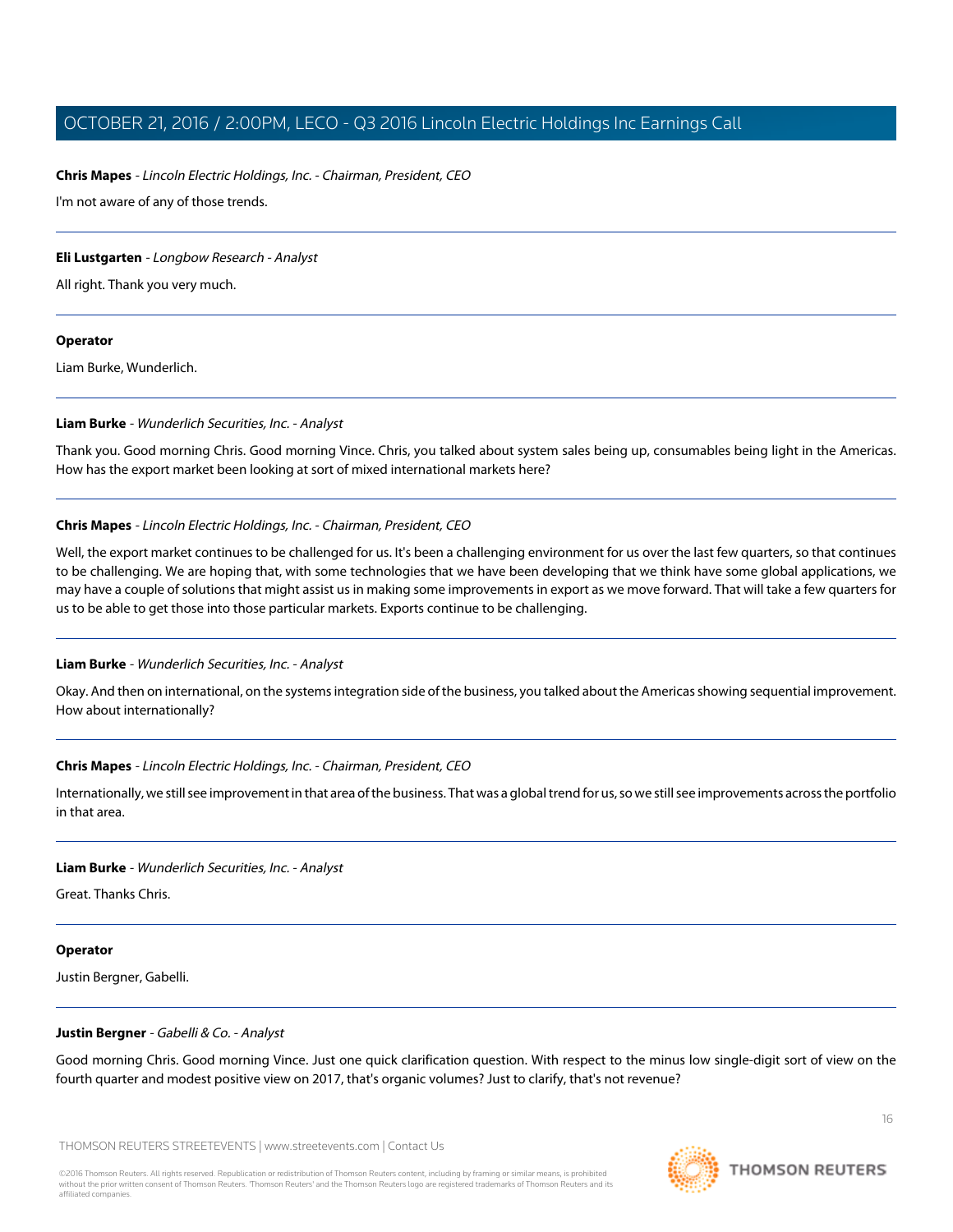#### **Vince Petrella** - Lincoln Electric Holdings, Inc. - EVP, CFO, Treasurer

Thank you for that question, Justin. That's what we are referring to and looking to is volume. So organic volumes. So no acquisition, no foreign exchange.

#### **Justin Bergner** - Gabelli & Co. - Analyst

Okay, thank you. And then one other question. The acceleration of the Harris Products volume, I think it was about, oh, 1% in the second quarter, and then it jumped to 8% this quarter. I mean how much of that was this sell-in phenomenon versus improvement that you think can be sustained? Any sort of qualification would be helpful there. Thanks.

#### **Chris Mapes** - Lincoln Electric Holdings, Inc. - Chairman, President, CEO

I would estimate the sell-in affect as about a third to a half of that increase in volumes in the quarter.

#### **Justin Bergner** - Gabelli & Co. - Analyst

Okay. So the mid-single-digit rate is sort of the run rate that Harris is enjoying and hopefully can sustain over the next couple of quarters?

#### **Chris Mapes** - Lincoln Electric Holdings, Inc. - Chairman, President, CEO

Correct.

#### **Justin Bergner** - Gabelli & Co. - Analyst

Okay. Thanks. Nice quarter.

#### **Operator**

This concludes our question-and-answer session. I would like to turn the call back to Vincent Petrella for closing remarks.

#### **Vince Petrella** - Lincoln Electric Holdings, Inc. - EVP, CFO, Treasurer

Thank you Liz, and I thank everyone for joining us on the call today and for your continued interest and support in Lincoln Electric. We look forward to talking to you as a result of the fourth-quarter performance in February of next year. Thank you.

#### **Operator**

This concludes today's teleconference. You may now disconnect your lines at this time and thank you for your participation.